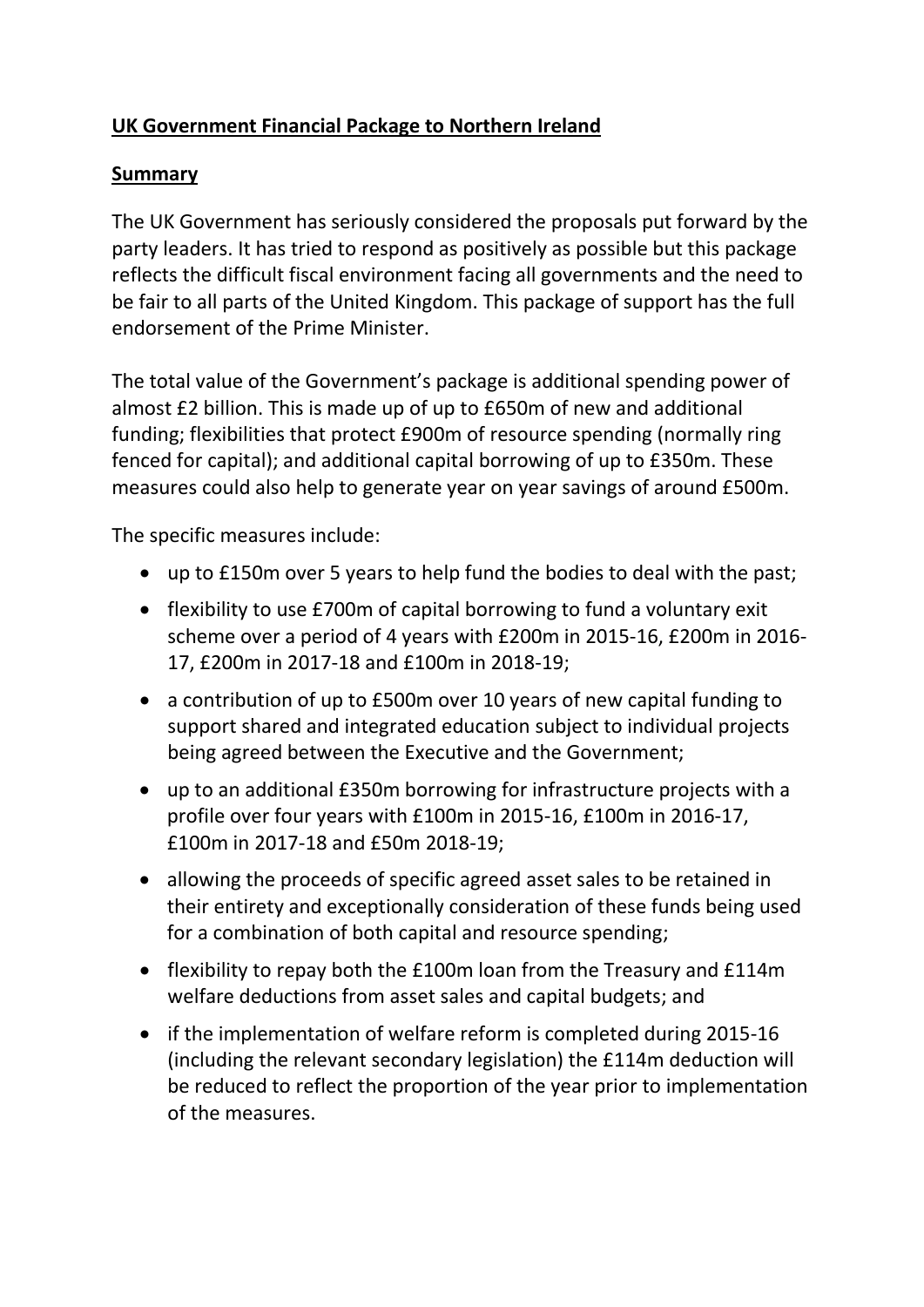This represents a substantial package of support that ensures that the parties can deliver against all of their priorities. An implementation plan for the delivery of the commitments made must be agreed with the Government and this will include the efficiency measures needed to put Executive finances on a sustainable basis for the future. In the light of the importance placed by the Government on security, the Government expects Executive parties to protect PSNI budgets (and community policing in particular) from significant reductions.

## **Repayment of access to the Reserve**

Following agreement of a balanced budget the Government will allow the £100m loan from the Treasury to be repaid from asset sales. This means that the Executive will have a further £100m of resource spending available in 2015-16.

# **Funding for measures to address the past**

The Government recognises the unique circumstances that are faced in Northern Ireland due to issues related to the past.

The paper from the party leaders estimates the potential costs of the new bodies to be higher than Government estimates. The Government recognises the burden that this work puts on the PSNI and that the costs could be higher and so will provide further funding.

Therefore the Government will contribute up to £30m per year for five years to pay for the institutions to help deal with the past.

# **Restructuring - a voluntary exit scheme**

The Government will allow £700m of RRI capital borrowing to be used to help deliver a voluntary exit scheme. Whitehall departments have been expected to deliver equivalent schemes from their current expenditure. This offer protects £700m of resource spending that would be needed to fund the scheme. This would be £200m in 2015-16, £200m in 2016-17, £200m in 2017-18 and £100m in 2018-19. This flexibility is only available to fund a voluntary exit scheme.

The Government believes that this remains an effective way to deliver the proposals. Each £100m of borrowing will cost between £3-4m a year in loan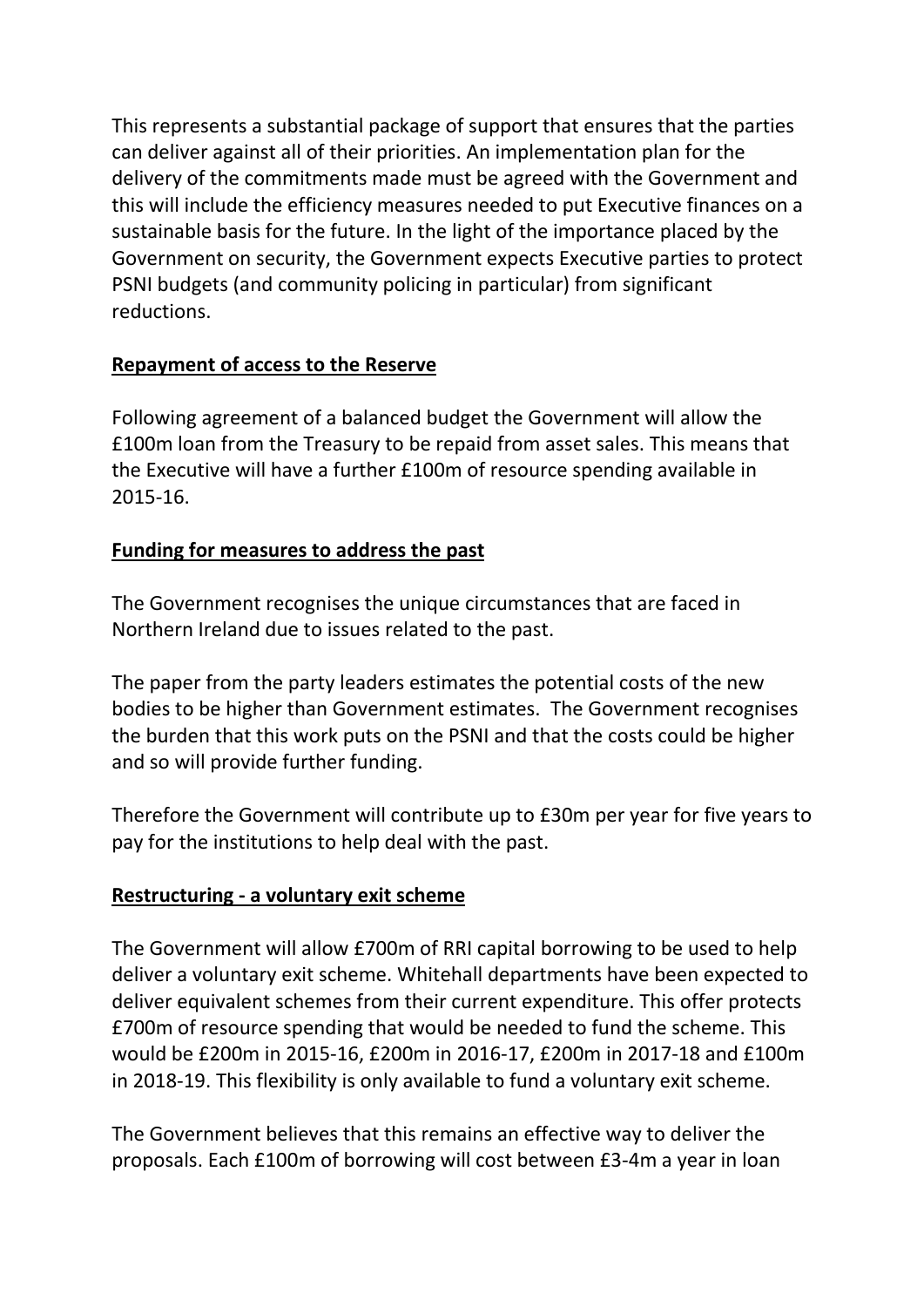repayments, but will yield annual savings in excess of £50m. These are savings that could be used to deliver other priorities including investment in social outcomes projects.

The Government has reflected on concerns that this approach would limit the access to borrowing for important capital projects. It therefore proposes that in addition to the borrowing for the voluntary exit scheme, from the existing RRI allocation, further capital borrowing will be made available. This will provide up to an additional £350m of borrowing to support important capital investment in projects to support economic growth. The spending profile is across 4 years with £100m in 2015-16, £100m in 2016-17, £100m in 2017-18 and £50m in 2018-19.

# **Peace and Investment Fund**

The Government recognises the need for investment in the future of Northern Ireland. That is why as part of the economic pact:

- we contributed an additional €50m towards PEACE IV funding. The Executive will be able to use PEACE IV funding in ways consistent with the programme, including to support the United Youth Programme;
- the Government provided an extra £100m of RRI borrowing which is being used to build shared schools and shared housing; and
- we are currently looking at the potential to gift surplus properties for the provision of shared housing.

The Government's existing contribution to these important aims should be recognised and any further contribution will be expected to deliver further progress. However, the Government recognises the need to progress this type of investment more quickly. It will, therefore, fund a programme of investment projects in shared and integrated education. It will contribute up to £50m of new capital funding per year for the next ten years (starting in 2015-16) subject to individual projects being agreed between the Executive and the Government.

The Government also recognises the importance of social schemes but believes that these are best funded through:

• the resource budget protected by the flexibilities it has allowed elsewhere; and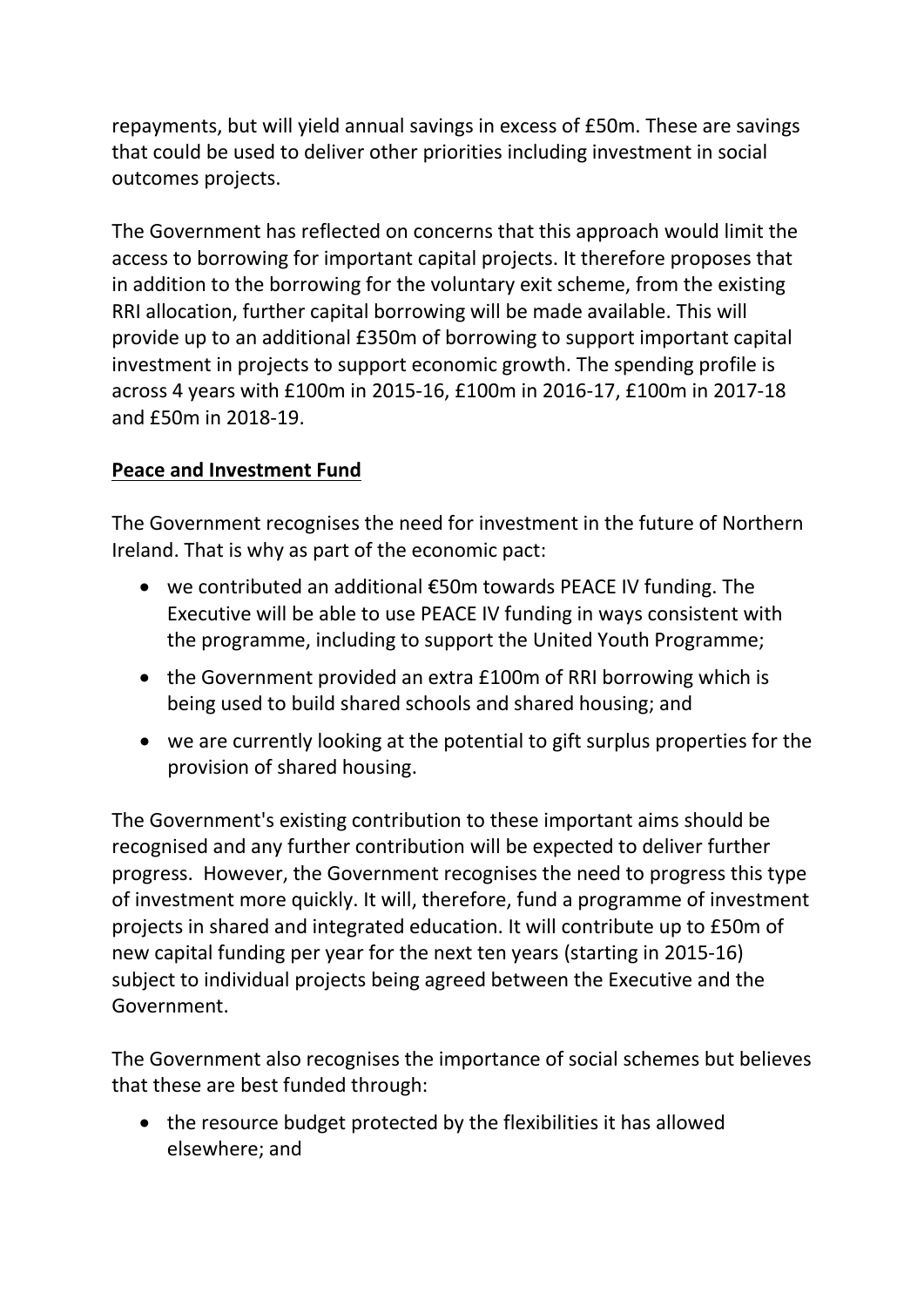the savings made from the introduction of a voluntary exit scheme.

#### **Welfare**

The Government welcomes the progress made by party leaders in developing proposals for a local welfare regime which meets local requirements. It also welcomes the fact that the party leaders recognise that the Executive will be responsible for the costs associated with the welfare regime where it differs from that in GB (including AME savings foregone, changes in claimant behaviour and further administrative costs).

Consistent with this understanding the savings foregone will continue to accrue until welfare changes are implemented. This means the deduction from the block grant of £114m for 2015-16 remains due.

To help ease the pressure on the resource budget, the Government is willing to provide flexibility on how this deduction is taken and will allow capital funds to be used, freeing up £114m of resource funding for the other priorities. If the implementation of welfare reform is completed during 2015-16 (including the relevant secondary legislation) the £114m deduction will be reduced to reflect the proportion of the year prior to implementation of the measures.

This financial package is subject to the Welfare Bill being reintroduced in January, progressing through Consideration Stage by the end of February, and full implementation of Executive led measures by 2016-17.

## **Corporation Tax**

In view of the progress made in the talks, including agreement on measures to secure the long term sustainability of the finances of the Executive, legislation will be introduced as soon as Parliament returns to enable the devolution of corporation tax in April 2017.

This legislation will devolve the power for the Assembly to set a rate of corporation tax for trading profits with the responsibility for allowances and credits remaining at Westminster. The block grant will be adjusted to reflect the corporation tax revenues foregone by the UK Government due to both direct and behavioural effects but it will not take into account second round effects on other taxes.